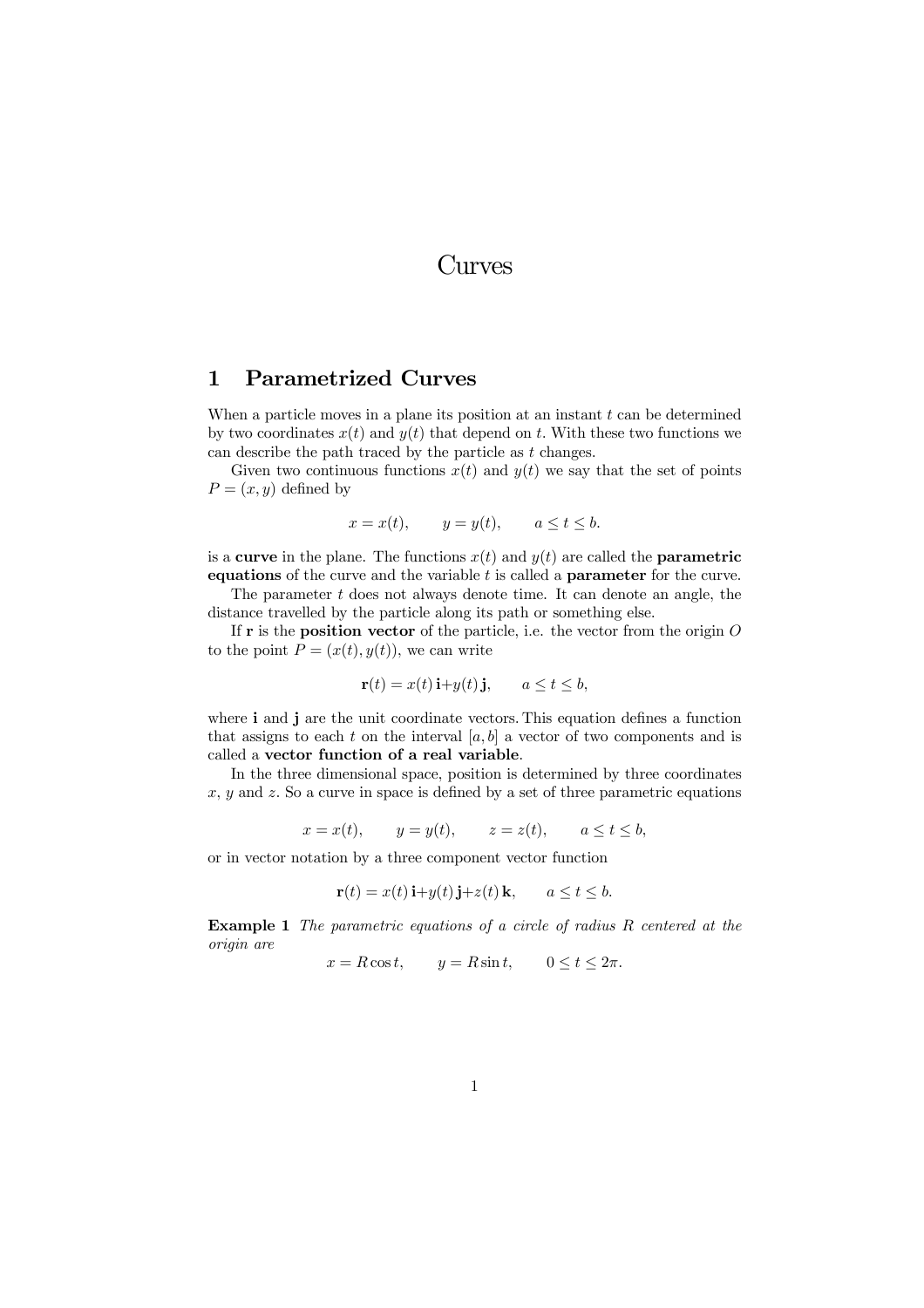**Solution** The parameter represents the angle that the radius  $OP$  makes with the positive  $x$ -axis. Squaring both equations and adding them up we obtain

$$
x2 + y2 = R2 cos2 t + R2 sin2 t
$$
  
= R<sup>2</sup> (cos<sup>2</sup> t + sin<sup>2</sup> t)  
= R<sup>2</sup>

which is the equation of a circle of radius  $R$  centered at the origin. If we observe the position as  $t$  increases

| w |  |  |  |
|---|--|--|--|

we conclude that the circle is traced counterclockwise exactly once.

Example 2 A cycloid is the path traced by a point on the circumference of a wheel rolling along a straight line. If  $R$  is the radius of the wheel the parametric equations for the cycloid are

$$
x = R(t - \sin t),
$$
  $y = R(1 - \cos t),$   $t \ge 0.$ 

**Solution** Set the straight line to be the x-axis and start with the point  $P$ at the origin. Assume that the wheel is rolling right. After the wheel has turned an angle  $t$  we have, see figure,



$$
x = OA - PB, \qquad y = AC - BC.
$$

Since

$$
OA = arc(PA) = Rt
$$
  
\n
$$
PB = R\sin t
$$
  
\n
$$
BC = R\cos t
$$
  
\n
$$
AC = R
$$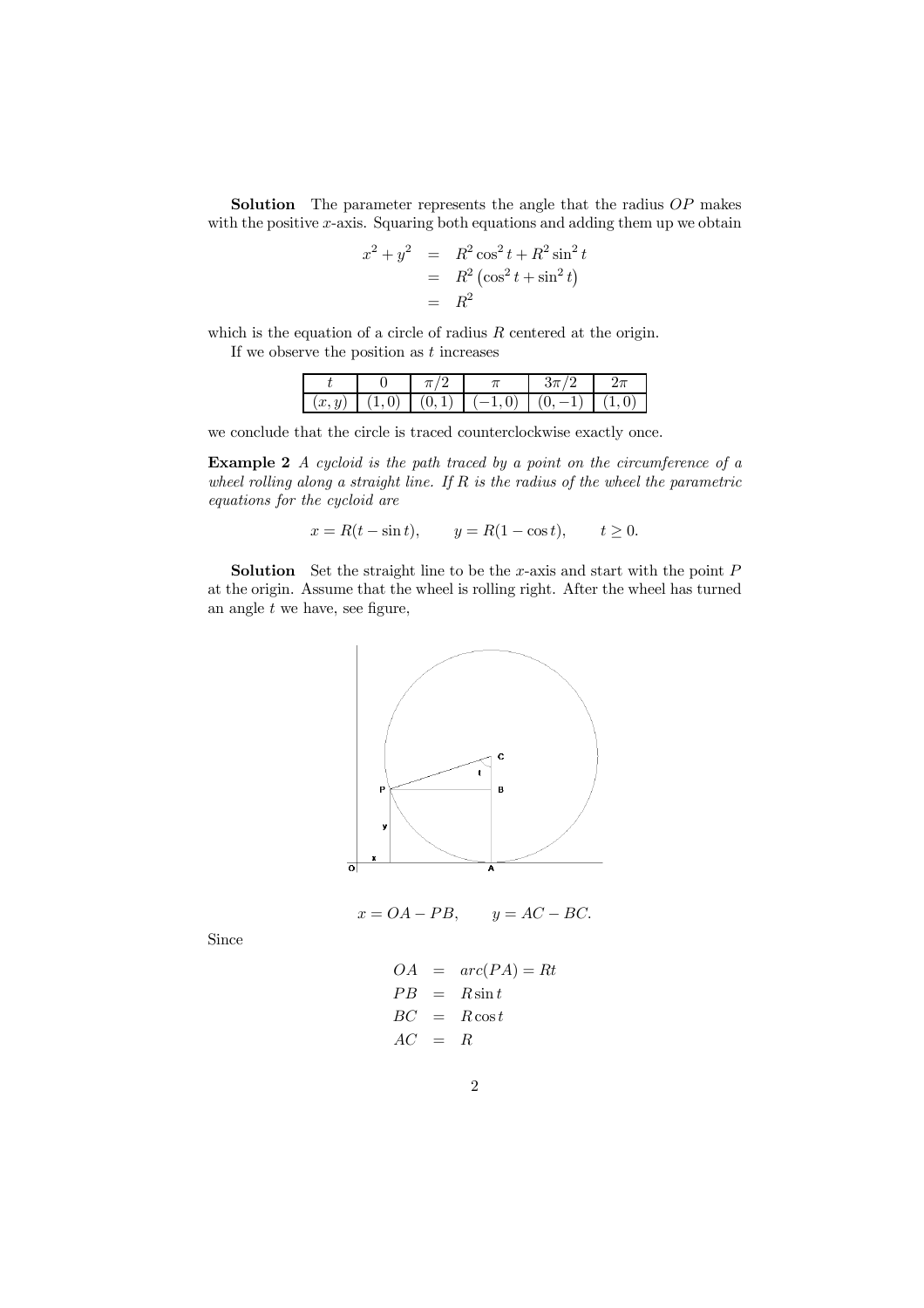we obtain the parametric equations of the cycloid

$$
x = Rt - R\sin t, \qquad y = R - R\cos t, \qquad t \ge 0.
$$

Example 3 A helix in the 3D-space

$$
x = \cos t, \qquad y = \sin t, \qquad z = t, \qquad -\infty < t < +\infty.
$$

Solution Since

$$
x^2 + y^2 = \cos^2 t + \sin^2 t = 1
$$

the projection of the points onto the plane  $z = 0$  lie on the unit circle. As t increases z also increases so the resulting curve has the shape of a vine winding around a circular pillar (cylinder). This curve is called a helix and every time  $t$ increases by  $2\pi$  the helix completes one turn around the cylinder.

## Tangent Vector The derivative of a vector function

$$
\mathbf{r}(t) = x(t)\,\mathbf{i} + y(t)\,\mathbf{j}
$$

is defined by

$$
\mathbf{r}'(t) = \frac{d\mathbf{r}}{dt} = \lim_{\Delta t \to 0} \frac{\mathbf{r}(t + \Delta t) - \mathbf{r}(t)}{\Delta t}
$$

where the limit is given by

$$
\mathbf{r}'(t) = x'(t)\,\mathbf{i} + y'(t)\,\mathbf{j}.
$$

Since the vector  $\mathbf{r}(t)$  represents the position of a particle in motion the vector  $\mathbf{v} = \mathbf{r}'(t)$  represents the **velocity** of the particle. When different from **0**, the vector  $\mathbf{r}'(t)$  defines a **tangent vector** to the curve indicating the direction of motion. The parametric equations of the **tangent line** to the curve  $\mathbf{r}(t)$  at  $t = t_0$  are given by

$$
x = x(t_0) + x'(t_0)\lambda,
$$
  $y = y(t_0) + y'(t_0)\lambda,$ 

where  $\lambda$  is the parameter of the line. By eliminating the parameter  $\lambda$ , the tangent line can be written in normal form by

$$
\frac{x - x(t_0)}{x'(t_0)} = \frac{y - y(t_0)}{y'(t_0)}.
$$

Example 4 Find the tangent line to the ellipse

$$
\mathbf{r}(t) = (3\cos t)\,\mathbf{i} + (2\sin t)\,\mathbf{j}, \qquad 0 \le t \le 2\pi,
$$

at  $t = \pi/6$ .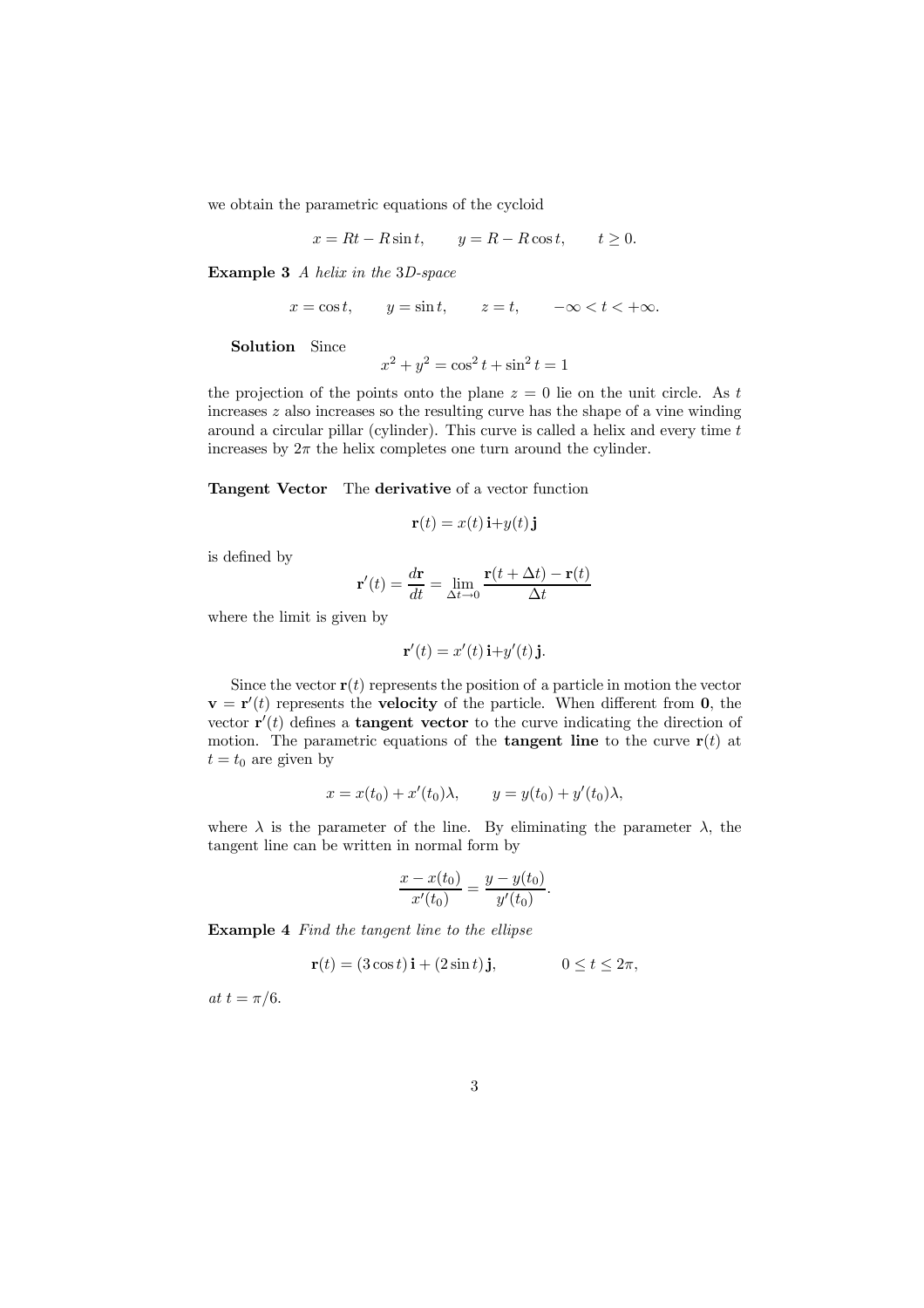**Solution** Derivative of the vector function  $\mathbf{r}(t)$ 

$$
\mathbf{r}'(t) = (-3\sin t)\,\mathbf{i} + (2\cos t)\,\mathbf{j}.
$$

Tangent vector at  $t = \pi/6$ 

$$
\mathbf{r}'\left(\frac{\pi}{6}\right) = \left(-3\sin\frac{\pi}{6}\right)\mathbf{i} + \left(2\cos\frac{\pi}{6}\right)\mathbf{j}
$$

$$
= \left(-3\frac{1}{2}\right)\mathbf{i} + \left(2\frac{\sqrt{3}}{2}\right)\mathbf{j}
$$

$$
= -\frac{3}{2}\mathbf{i} + \sqrt{3}\mathbf{j}.
$$

Position at  $t = \pi/6$ 

$$
\mathbf{r}\left(\frac{\pi}{6}\right) = \left(3\cos\frac{\pi}{6}\right)\mathbf{i} + \left(2\sin\frac{\pi}{6}\right)\mathbf{j}
$$

$$
= \left(3\frac{\sqrt{3}}{2}\right)\mathbf{i} + \left(2\frac{1}{2}\right)\mathbf{j}
$$

$$
= \frac{3\sqrt{3}}{2}\mathbf{i} + \mathbf{j}.
$$

Parametric equations of the tangent line

$$
x = \frac{3\sqrt{3}}{2} - \frac{3}{2}\lambda, \qquad y = 1 + \sqrt{3}\lambda
$$

Implicit equation of the tangent line

$$
\frac{x - \frac{3\sqrt{3}}{2}}{-\frac{3}{2}} = \frac{y - 1}{\sqrt{3}}
$$

or

$$
2\sqrt{3}x + 3y = 12.
$$

**Length of a Curve** Let  $\mathbf{r}(t) = x(t)\mathbf{i}+y(t)\mathbf{j}$ ,  $a \leq t \leq b$ , be a plane curve that is traced exactly once as  $t$  increases from  $a$  to  $b$ . To find the length of this curve we partition the interval [a, b] into n small subintervals of length  $\Delta t$ . This partition of the parameter interval breaks the curve down into small arcs. If  $\Delta s$ represents the length of one these arcs we have

$$
\|\Delta s\| \simeq \|\Delta \mathbf{r}(t)\| \simeq \|\mathbf{r}'(t)\| \Delta t.
$$

This suggest to define the length of the curve from  $a$  to  $b$  by the integral

$$
L = \int_a^b \|\mathbf{r}'(t)\| \, dt = \int_a^b \sqrt{[x'(t)]^2 + [y'(t)]^2} \, dt.
$$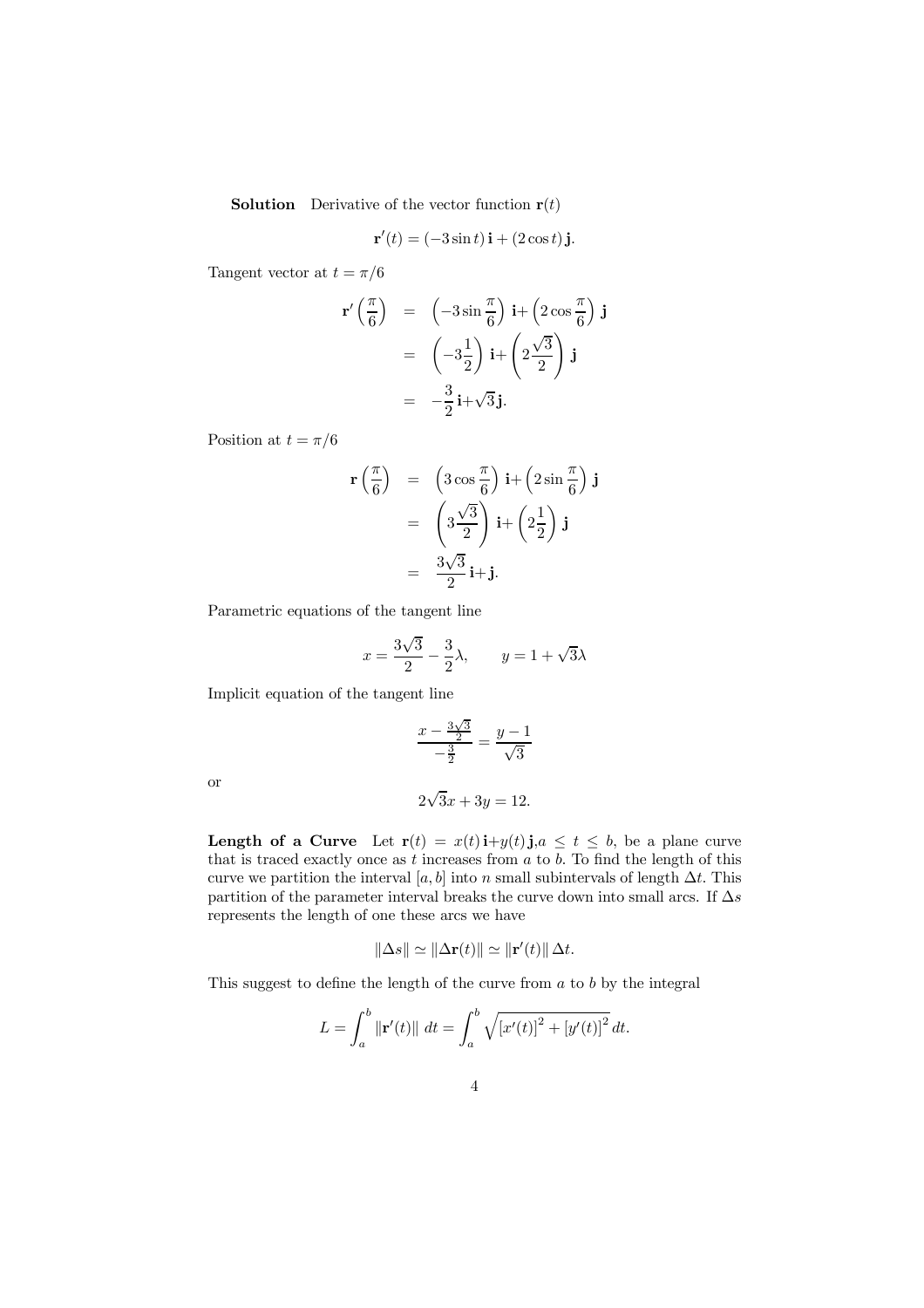The norm of the velocity vector  $\mathbf{v} = \mathbf{r}'(t)$  is called speed

$$
Speed = \frac{ds}{dt} = ||\mathbf{r}'(t)|| = \sqrt{[x'(t)]^2 + [y'(t)]^2}
$$

where s is the arc length from the initial point  $P(a)=(x(a), y(a))$  up to a generic point  $P(t)=(x(t), y(t)).$ 

In the case of a space curve we add a third coordinate to the above formulas

$$
L = \int_{a}^{b} \|\mathbf{r}'(t)\| dt = \int_{a}^{b} \sqrt{[x'(t)]^{2} + [y'(t)]^{2} + [z'(t)]^{2}} dt.
$$

Example 5 Calculate the length of the cycloid

$$
x = R(t - \sin t),
$$
  $y = R(1 - \cos t),$   $0 \le t \le 2\pi.$ 

Solution Position vector

$$
\mathbf{r}(t) = R(t - \sin t)\,\mathbf{i} + R(1 - \cos t)\,\mathbf{j}.
$$

Derivative of the position vector or velocity or

$$
\mathbf{r}'(t) = R(1 - \cos t)\,\mathbf{i} + R\sin t\,\mathbf{j}.
$$

Speed

$$
\frac{ds}{dt} = \|\mathbf{r}'(t)\|
$$
\n
$$
= \sqrt{R^2(1 - \cos t)^2 + R^2 \sin^2 t}
$$
\n
$$
= R\sqrt{1 - 2\cos t + \cos^2 t + \sin^2 t}
$$
\n
$$
= R\sqrt{2(1 - \cos t)}
$$
\n
$$
= R\sqrt{4\sin^2 \frac{t}{2}}
$$
\n
$$
= 2R\sin\frac{t}{2}.
$$

Length

$$
L = \int_0^{2\pi} \|\mathbf{r}'(t)\| dt
$$
  
= 
$$
\int_0^{2\pi} 2R \sin{\frac{t}{2}} dt
$$
  
= 
$$
2R \frac{-\cos{\frac{t}{2}}}{\frac{1}{2}} \Big|_0^{2\pi}
$$
  
= 8R.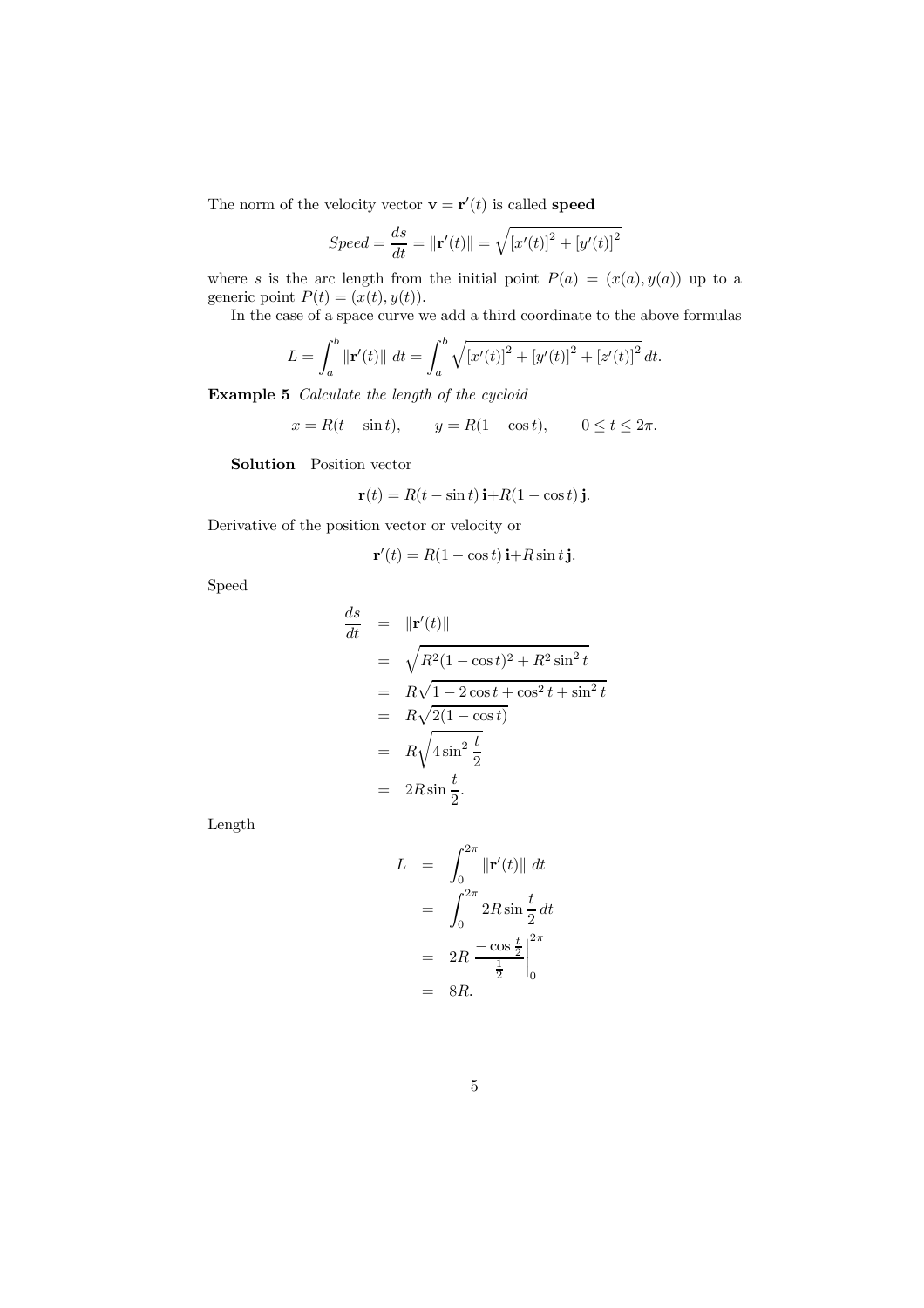The Area of a Surface of Revolution When we revolve a curve around axis we get a surface of revolution. Let  $\mathbf{r}(t) = x(t) \mathbf{i} + y(t) \mathbf{j}$ ,  $a \le t \le b$ , be a plane curve that is traced exactly once as  $t$  increases from  $a$  to  $b$ . As before we partition the interval [a, b] into n small subintervals of length  $\Delta t$ . When the curve is revolved around the x-axis each resulting arc of length  $\Delta s$  generates a band of the surface whose area is

$$
\Delta S \simeq 2\pi y \Delta s \simeq 2\pi y \, ||\mathbf{r}'(t)|| \, \Delta t
$$

This suggest to define the area of the surface of revolution around the  $x$ -axis from  $a$  to  $b$  by the integral

$$
S = \int_{a}^{b} 2\pi y(t) \left\| \mathbf{r}'(t) \right\| \, dt = \int_{a}^{b} 2\pi y(t) \sqrt{\left[x'(t)\right]^2 + \left[y'(t)\right]^2} \, dt.
$$

In the same way we define the area of the surface of revolution around the  $y$ -axis from  $a$  to  $b$  by the integral

$$
S = \int_{a}^{b} 2\pi x(t) \left\| \mathbf{r}'(t) \right\| \, dt = \int_{a}^{b} 2\pi x(t) \sqrt{\left[x'(t)\right]^2 + \left[y'(t)\right]^2} \, dt.
$$

Example 6 Area of the surface of revolution generated by revolving the circle

 $x = R + r \cos t$ ,  $y = r \sin t$ ,  $0 \le t \le 2\pi$ ,

around the y-axis.

Solution

$$
S = \int_{a}^{b} 2\pi x(t) \sqrt{[x'(t)]^{2} + [y'(t)]^{2}} dt
$$
  
\n
$$
= \int_{0}^{2\pi} 2\pi (R + r \cos t) \sqrt{[-r \sin t]^{2} + [r \cos t]^{2}} dt
$$
  
\n
$$
= 2\pi r \int_{0}^{2\pi} (R + r \cos t) \sqrt{\sin^{2} t + \cos^{2} t} dt
$$
  
\n
$$
= 2\pi r \int_{0}^{2\pi} (R + r \cos t) dt
$$
  
\n
$$
= 2\pi r (Rt + r \sin t)|_{0}^{2\pi}
$$
  
\n
$$
= 4\pi^{2} Rr.
$$

## 2 Polar Coordinates

A point P in the plane can be located using a pair of **polar coordinates**  $(r, \theta)$ called radius and polar angle respectively. To define this pair of coordinates we use a reference system consisting of a point  $O$ , called **pole**, and a ray from  $O$  called **polar axis**. Then,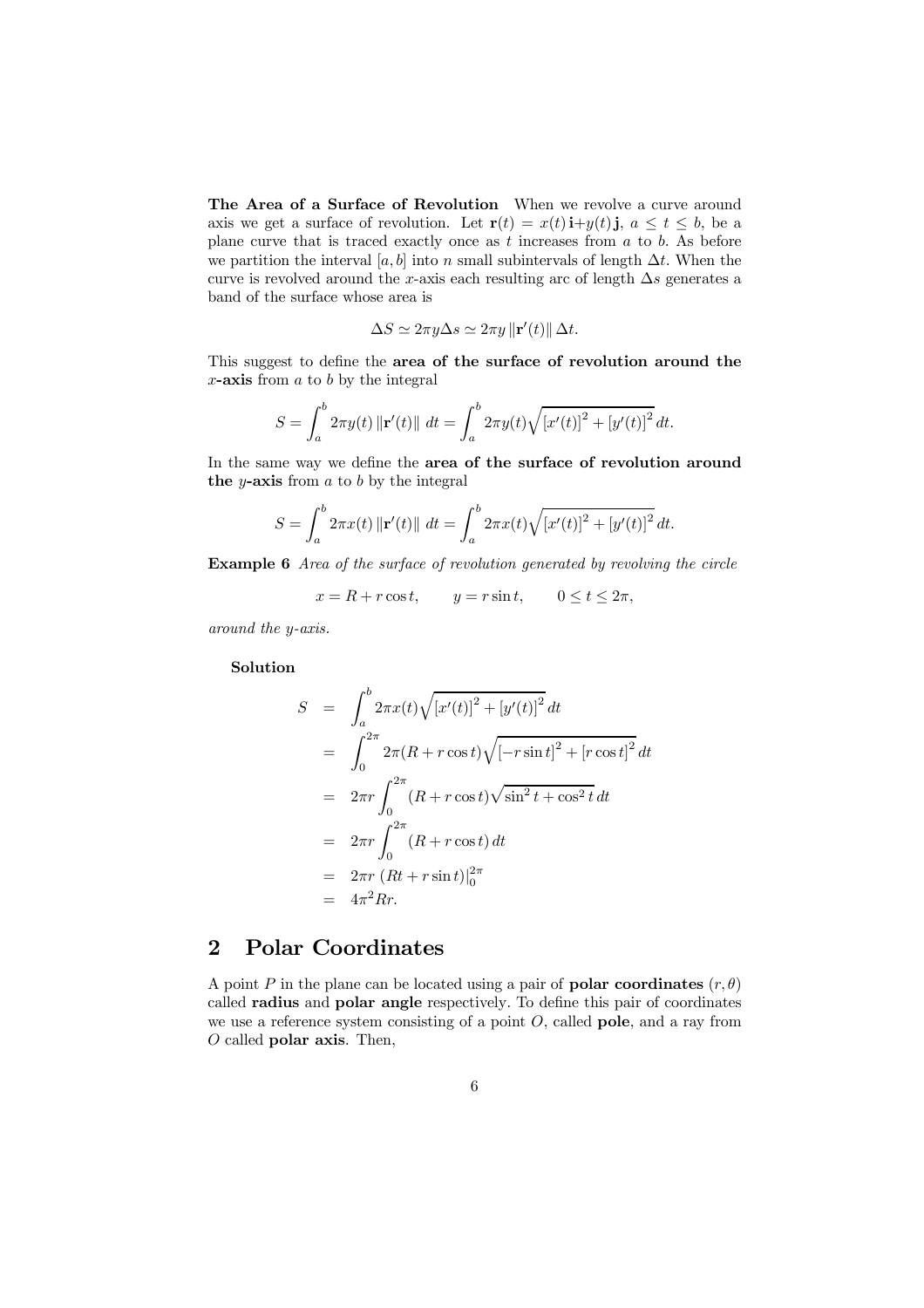- $r$  is the signed distance from the point  $P$  to the pole, and
- $\bullet$   $\theta$  is the directed angle from the polar axis to the ray OP.

With this definition a point can be represented with infinitely many pairs of polar coordinates. The pairs  $(r, \theta)$  and  $(-r, \theta + \pi)$  represent the same point. If  $(r, \theta)$  is a pair of polar coordinates of a point P the pairs  $(r, \theta \pm 2k\pi)$ , k integer, also represent the same point P.The pole itself can be represented by any pair of the form  $(0, \theta)$  for any angle  $\theta$ .

If a unique representation is needed r is limited to positive values,  $r \geq 0$ , and  $\theta$  to the interval  $[0, 2\pi)$  or alternatively  $(-\pi, \pi]$ .

Relationship Between Cartesian and Polar Coordinates When polar and Cartesian coordinates are used at the same time we take the origin of both systems together and we make the polar axis coincide with the positive  $x$ -axis. Then the following equations hold:

• To convert from polar to Cartesian coordinates

$$
x = r\cos\theta, \qquad y = r\sin\theta
$$

• To convert from Cartesian to polar coordinates

$$
r^2 = x^2 + y^2, \qquad \tan \theta = y/x.
$$

**Curves in Polar Coordinates** The representation of a function  $r = r(\theta)$ ,  $\alpha \leq \theta \leq \beta$ , in the polar plane is a curve in polar coordinates. For instance an equation of the form  $r = k$  represents a circle of radius k centered at the origin. An equation of the form  $\theta = k$  represents a line through the origin with slope  $\tan k.$ 

To graph a function  $r = r(\theta)$  in polar coordinates we start calculating a sufficient number of pairs  $(r, \theta)$  and then plot the curve by connecting all the corresponding points in the polar plane.

Parametric equations of a polar curve  $r = r(\theta)$ ,  $\alpha \leq \theta \leq \beta$ , are given by

$$
x = r(\theta) \cos \theta
$$
,  $y = r(\theta) \sin \theta$ ,  $\alpha \le \theta \le \beta$ .

Slope of the Tangent Line A tangent vector at the point  $\theta = \theta_0$  is

$$
x' = r'(\theta_0) \cos \theta_0 - r(\theta_0) \sin \theta_0, \qquad y' = r'(\theta_0) \sin \theta_0 + r(\theta_0) \cos \theta_0,
$$

and the slope of the tangent line if  $x'(\theta_0) \neq 0$  is

$$
m = \frac{dy}{dx}\bigg|_{\theta=\theta_0} = \frac{y'(\theta_0)}{x'(\theta_0)} = \frac{r'(\theta_0)\sin\theta_0 + r(\theta_0)\cos\theta_0}{r'(\theta_0)\cos\theta_0 - r(\theta_0)\sin\theta_0}.
$$

If the curve goes through the origin at  $\theta = \theta_0$  then the slope of the tangent line is

$$
m=\tan\theta_0.
$$